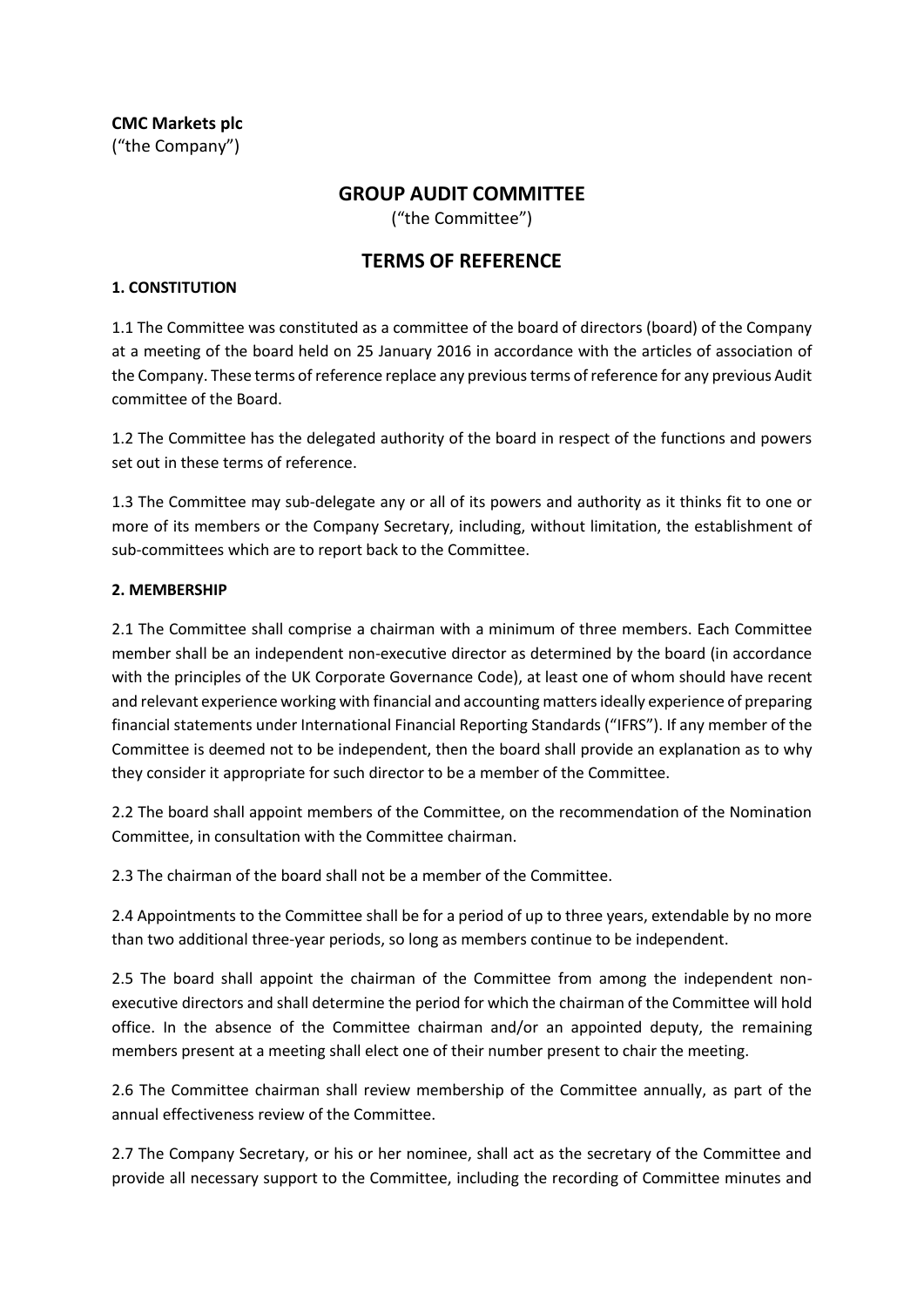ensuring that the Committee receives information and papers in a timely manner to enable full and proper consideration of the relevant issues.

# **3. MEETINGS: ATTENDANCE, NOTICE, QUORUM AND VOTING**

3.1 The Committee shall meet at least three times a year at appropriate times in the Company's financial reporting and audit cycle.

3.2 Outside of the formal meeting programme, the Committee chairman shall maintain a dialogue with key individuals involved in the Company's governance, including the board chairman, the chief executive, the finance director, the external audit lead partner and the head of internal audit.

3.3 Only Committee members have the right to attend and vote at Committee meetings. However, the external auditor, Chief Executive Officer, finance director, head of internal and other nonmembers may be invited to attend all or part of any meeting as and when necessary by invitation. The Committee chairman shall have the discretion to decide who, other than the Committee members, shall attend and address Committee meetings.

3.4 The secretary of the Committee shall ascertain, at the beginning of each meeting, the existence of any conflicts of interest and minute them accordingly.

3.5 Committee members shall be deemed to meet together if they are in separate locations but are linked by conference telephone or other communication equipment which allows those participating to hear and speak to each other.

3.6 Meetings of the Committee shall be called by the secretary of the Committee at the request of any of its members or at the request of the finance director, external audit lead partner or head of internal audit.

3.7 Unless otherwise agreed, notice of each meeting confirming the venue, time and date, together with an agenda of items to be considered, shall be sent to each member of the Committee and any other person invited to attend, at least three days prior to the meeting. Supporting papers shall be sent to Committee members and to other attendees as appropriate, at the same time, but Committee papers may be forwarded at shorter notice with the approval of the Committee chairman.

3.8 The quorum necessary for the transaction of business at a Committee meeting shall be two members for the duration of the meeting (including, whenever possible, at least one member with recent and relevant financial experience). If there is difficulty in achieving a quorum, independent nonexecutive directors, who are not members of the Committee, may be co-opted as members for individual meetings.

3.9 A duly convened Committee meeting at which a quorum is present shall be competent to exercise all or any of the authorities, powers and discretions vested in or exercisable by the Committee.

3.10 Each Committee member shall have one vote which may be cast on matters considered at the meeting. Votes can only be cast by members attending a Committee meeting.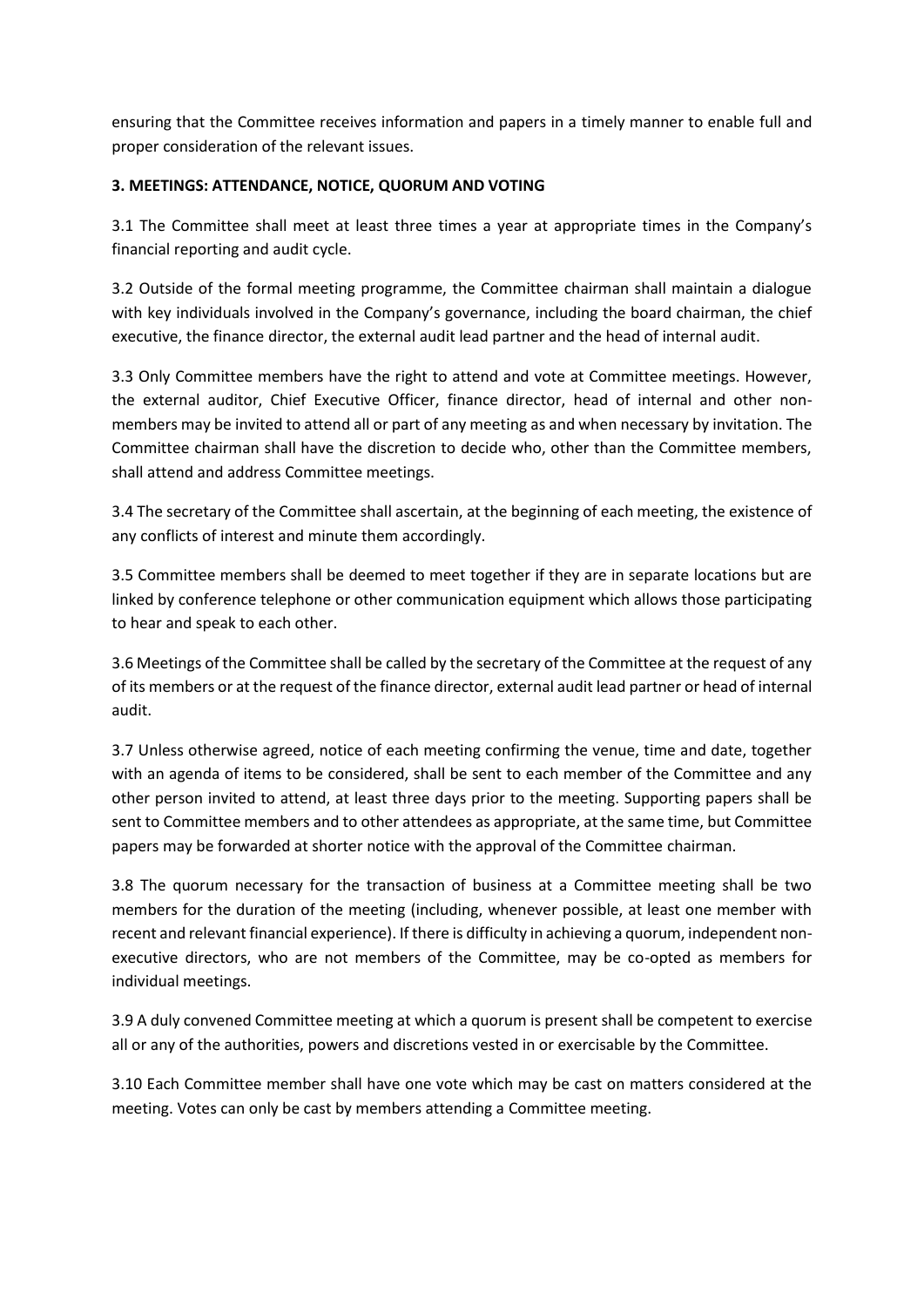3.11 If a matter that is considered by the Committee is one where a Committee member, either directly or indirectly, has a personal interest that member shall not be permitted to vote on that matter.

3.12 Except where he has a personal interest, the Committee chairman shall have a casting vote.

# **4. DUTIES AND RESPONSIBILITIES**

The Committee shall carry out the following duties for the Company and its subsidiaries (the "Group") as appropriate:

### 4.1 Financial reporting

The Committee shall:

- (a) Monitor the integrity of the financial statements of the Company and the Group, including:
	- (i) The annual report and accounts and interim financial reports;
	- (ii) Interim management statements;
	- (iii) Preliminary results announcements; and
	- (iv) Any other formal announcement relating to the Company'sfinancial performance.

(b) Review and report to the board significant financial reporting issues and judgements which the financial statements, interim reports, preliminary announcements and related formal statements contain having regard to matters communicated to it by the external auditor.

(c) Review and challenge where necessary:

(i) The consistency of application and appropriateness of the accounting policies, including any changes to accounting policies both on a year on year basis and across the Company and the Group;

(ii) Whether appropriate accounting policies have been followed and the Company has made appropriate estimates and judgements, taking into account the external auditor's views;

(iii) The appropriateness, clarity and completeness of financial reporting disclosures and any changes to those disclosures, including the review of any correspondence between the Company and the external auditor;

(iv) The methods used to account for significant or unusual transactions (including any off balance sheet arrangements) where different approaches are possible;

(v) Significant adjustments resulting from the external audit; and

(vi) The assumptions or qualifications in support of the going concern statement (including any material uncertainties as to the Company's ability to continue as a going concern over a period of at least twelve months from the date of approval of the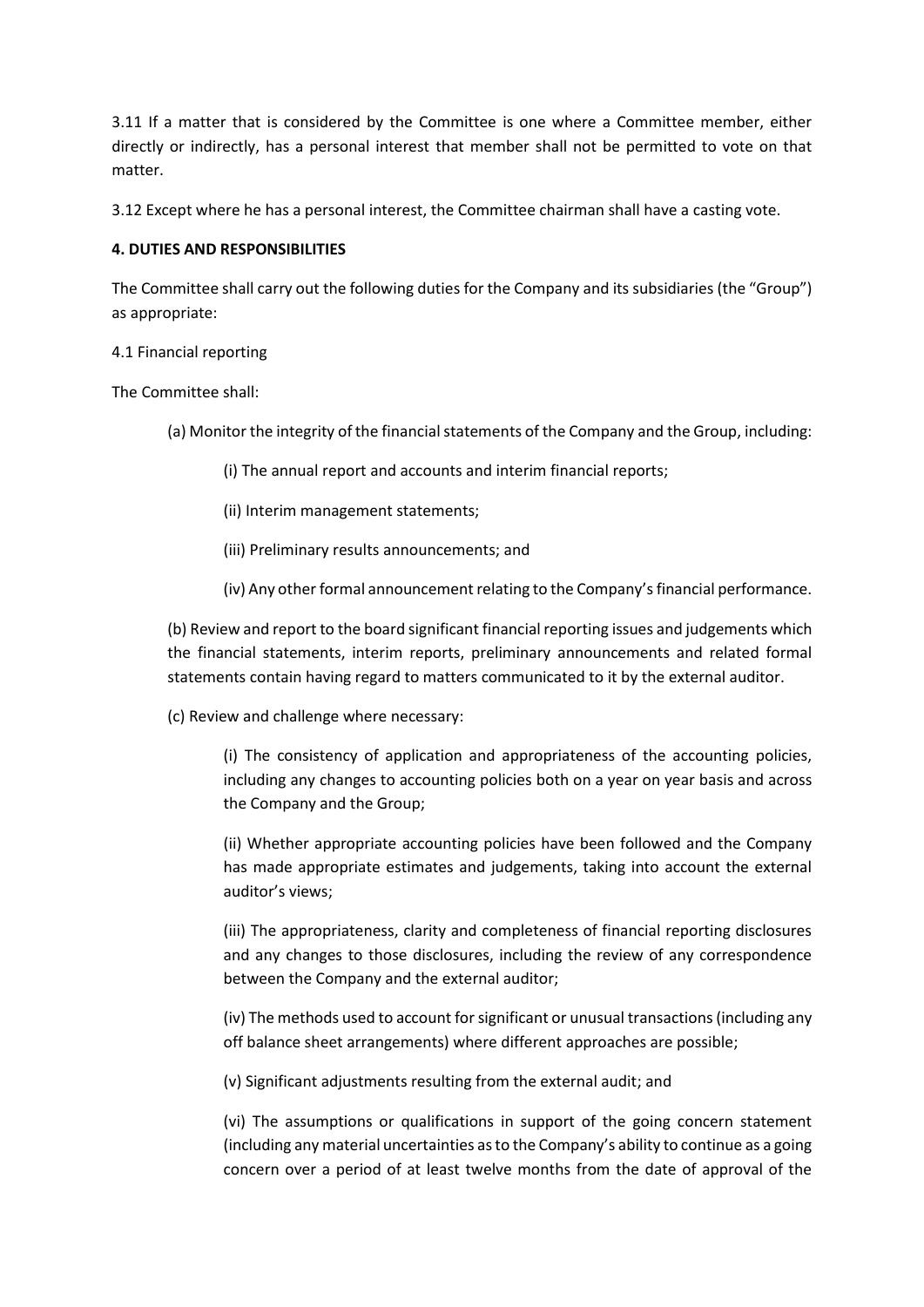financial statements) and the longer term viability statement including an assessment of the prospects of the Company and the Group looking forward over an appropriate and justified period.

(d) Monitor compliance with financial reporting standards, requirements of any exchange the Company is listed upon and other financial and governance reporting requirements and report to the Board which has ultimate responsibility of compliance with such standards and requirements.

(e) Review all material information presented with the financial statements, such as the strategic report and the corporate governance statements, insofar as it relates to audit.

(f) Where the Committee is not satisfied with any aspect of the proposed financial reporting by the Company, report its views to the board.

(g) Approval of accounting treatment policies

4.2 As requested by the board, the Committee shall review the content of the annual report and accounts and advise the board on whether, taken as a whole, it is fair, balanced and understandable and provides the information necessary for shareholders to assess the Company's performance, business model and strategy.

### 4.3 Management systems and internal controls

The Committee shall:

(a) Where requested by the board, or the Group Risk Committee, ensure that a robust assessment of the principal risks facing the Company has been undertaken (including those risks that would threaten its business model, future performance, solvency or liquidity) and provide advice on the management and mitigation of those risks;

(b) Provide advice on how, taking into account the Company's position and principal risks, the Company's prospects have been assessed, over what period and why the period is regarded as appropriate. The Committee shall also advise on whether there is a reasonable expectation that the Company will be able to continue in operation and meet its liabilities as they fall due over the said period, drawing attention to any qualifications or assumptions as necessary;

(c) Management and internal and external audit reports

(i) Review the timeliness of, and reports on, the effectiveness of corrective action taken by management in response to any material external or internal audit recommendation;

# (d) Disclosures

(i) Consider any necessary disclosure implications of the process that has been applied by the board to deal with material internal control aspects of any significant problems disclosed in the annual report and accounts; and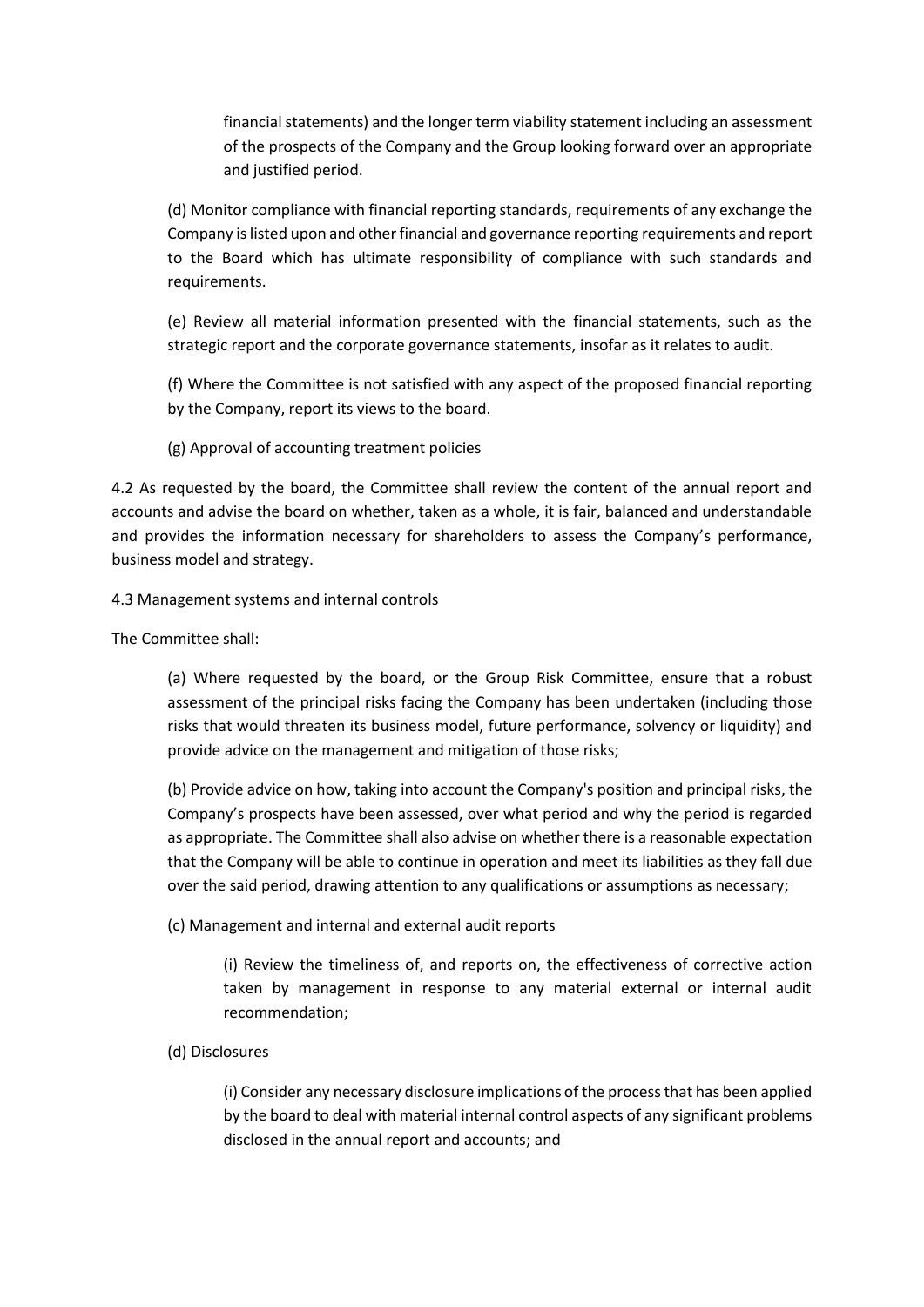(ii) Consider the major findings of any relevant internal investigations into risk and control weaknesses, fraud, or misconduct and management's response, and also consider whether any such failings or weaknesses are material and therefore require disclosure in the Annual Report and Accounts, the basis and accuracy of explanations given as to what actions are being taken to address them, and whether the level of disclosure of such actions is appropriate.

#### 4.4 Internal audit

The Committee shall:

(a) Approve the appointment and removal of the head of the internal audit function (whether an employee or third party provider);

(b) Review and approve the remit of the internal audit function and assess and ensure that the function has adequate resources and appropriate access to information to enable it to perform its function effectively and in accordance with appropriate professional standards. The Committee shall also ensure that the function has adequate standing and is free from management or other restrictions;

(c) Ensure the internal audit function has direct access to the board chairman and to the Committee; and is accountable to the Committee;

(d) Review and assess the annual internal audit plan and be advised of the reasons for any change or delay in the plan and ensure co-ordination between the internal and external auditors;

(e) Receive a report on the results of the internal auditor's work on a periodic basis;

(f) Review and monitor management's responsiveness to the internal auditors' findings and recommendations;

(g) Monitor and review the effectiveness of the Company's internal audit function in the context of the Company's overall risk management system, irrespective of whether this is an in-house or outsourced function. An independent review should be performed every 5 years; and

(h) Ensure that the Committee meets with the head of internal audit, without management present, at least once per year.

#### 4.5 External audit

The Committee shall:

(a) Appointment, reappointment and resignation

(i) Consider and make recommendations to the board, to be put to shareholders for approval at the Company's Annual General Meeting ("AGM"), on the selection, appointment, reappointment or removal of the Company's external auditor;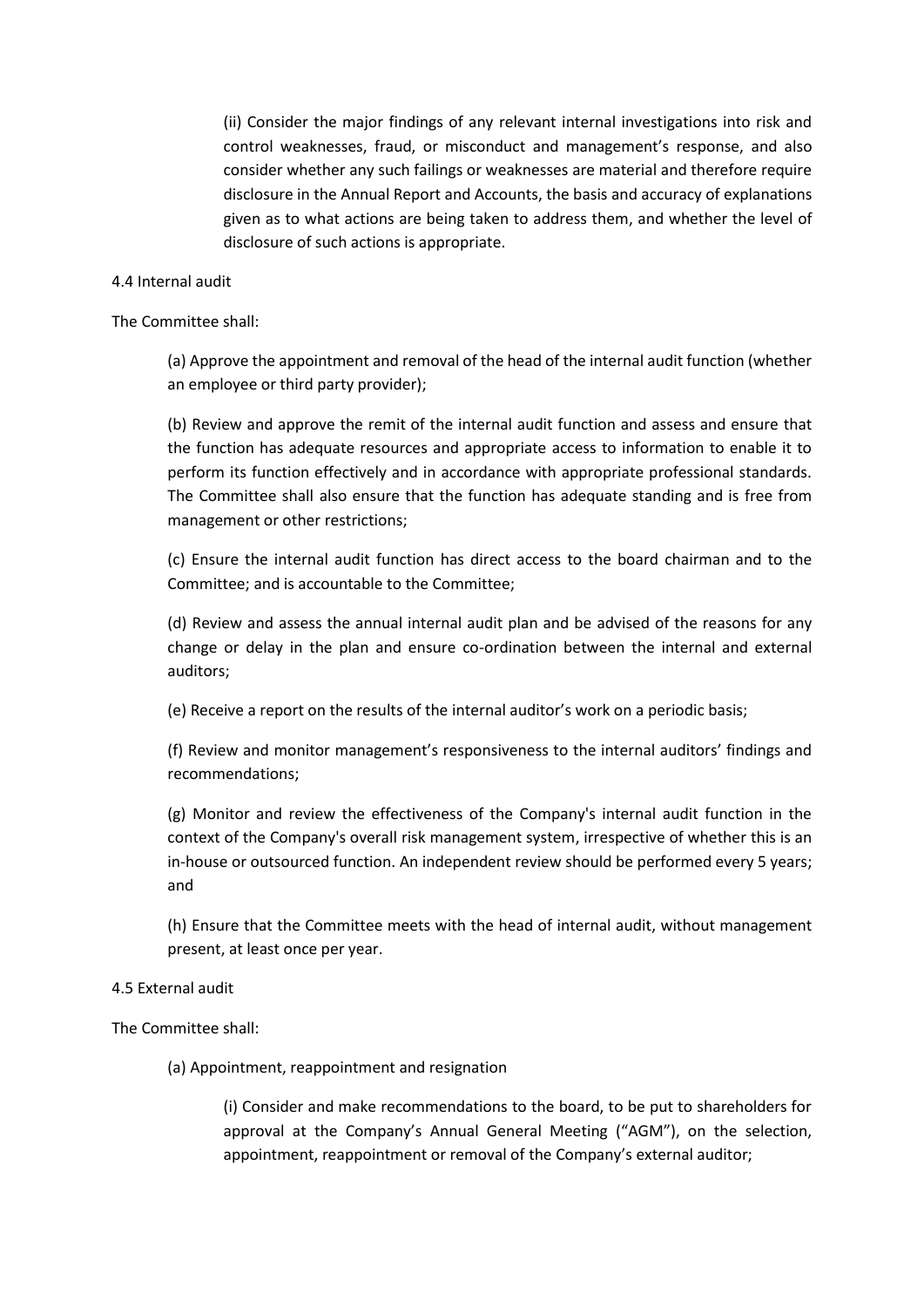(ii) Ensure that at least once every ten years the audit services contract is put out to tender to enable the Committee to compare the quality and effectiveness of the services provided by the incumbent auditor with those of other audit firms and, in respect of such tender, oversee the selection process and ensure that all tendering firms have such access as is necessary to information and individuals during the tendering process;

(iii) If any auditor resigns, investigate the issues leading to this and decide whether any action is required; and

(iv) Evaluate the risks to the quality and effectiveness of the financial reporting process and consideration of the need to include the risk of the withdrawal of the auditor from the market in that evaluation.

(b) Terms of engagement

(i) Oversee the relationship with the external auditor and negotiate and agree their terms of engagement, including any engagement letter issued at the start of each audit, the scope of the audit and, in consultation with the executive directors, agree their remuneration (including fees for both the audit and non-audit services) to ensure that the level of fees is appropriate to enable an effective and high quality audit to be undertaken.

(c) Independence and expertise

(i) Review and assess on an annual basis:

(A) The external auditor's independence and objectivity taking into account the relevant UK law, professional and regulatory requirements and the relationship with the auditor as a whole, including the provision of any nonaudit services; and

(B) The qualifications, expertise and resources of the auditor and the effectiveness of the audit process, which shall include a report from the external auditor on their own internal quality procedures.

(ii) Annually seek reassurance from the external auditor and their staff that they have no relationships with the Company which could adversely affect the auditor's independence and objectivity and, annually seek information from the external audit firm about policies and processes for maintaining independence and monitoring compliance.

(d) Non-audit services

(i) Ensure that the provision of non-audit services does not impair the external auditor's independence or objectivity, satisfying itself that there are no relationships between the auditor and the Company outside the ordinary course of business (including the level of non-audit fees) that could adversely affect the auditor's independence and objectivity, or the audit process; and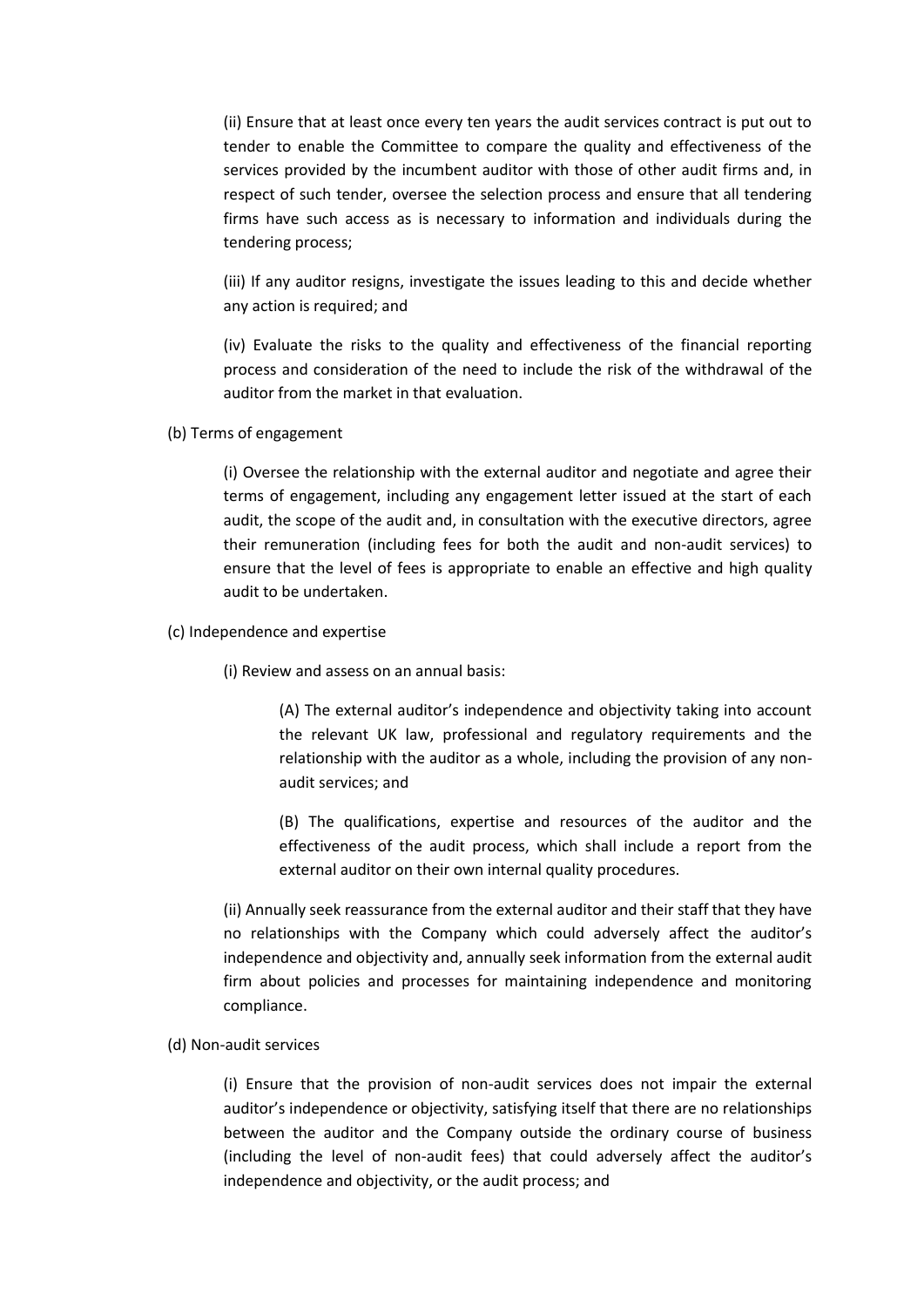(ii) Keep the policy for the provision of non-audit services under review to avoid any threat to auditor objectivity and independence.

#### (e) Audit cycle

(i) Review and approve the annual audit plan at the start of the audit cycle and ensure it is consistent with the scope of the audit engagement, having regard to the seniority, expertise and experience of the audit team;

(ii) Meet regularly with the external auditor (including once at the planning stage before the audit and once after the audit at the reporting stage) and at least once a year, without the executive directors or management being present, to review the findings of the audit including (but not limited to) any major resolved or unresolved issues that arose during the audit, key accounting and audit judgements and levels of errors identified during the audit;

(iii) Consider communications from the external auditor on audit planning and findings on material weaknesses in accounting that come to the auditor's attention, including a review of material items of correspondence between the Company and the external auditor;

(iv) Review any representation letter(s) requested by the external auditor before they are signed by management and consider whether, based on its knowledge, the information provided is complete and appropriate;

(v) Review, prior to its consideration by the board, the external auditor's report to the directors and their management letter, including management's response to the auditor's findings and recommendations; and

(vi) At the end of the audit cycle, assess the effectiveness of the audit process including:

- (A) Reviewing whether the auditor has met the agreed audit plan.
- (B) Understanding reasons for material changes to the audit plan.

(C) Considering the external auditor's robustness and perceptiveness in handling key accounting and audit judgements and responding to the Committee's questions.

(D) Obtaining feedback from key people on the conduct of the audit.

(E) Reviewing and monitoring the content of the external auditor's management letter and reporting to the board on the effectiveness of the audit process.

#### (f) Other matters

(i) Be responsible for the co-ordination between the activities of the external auditor and the internal audit function;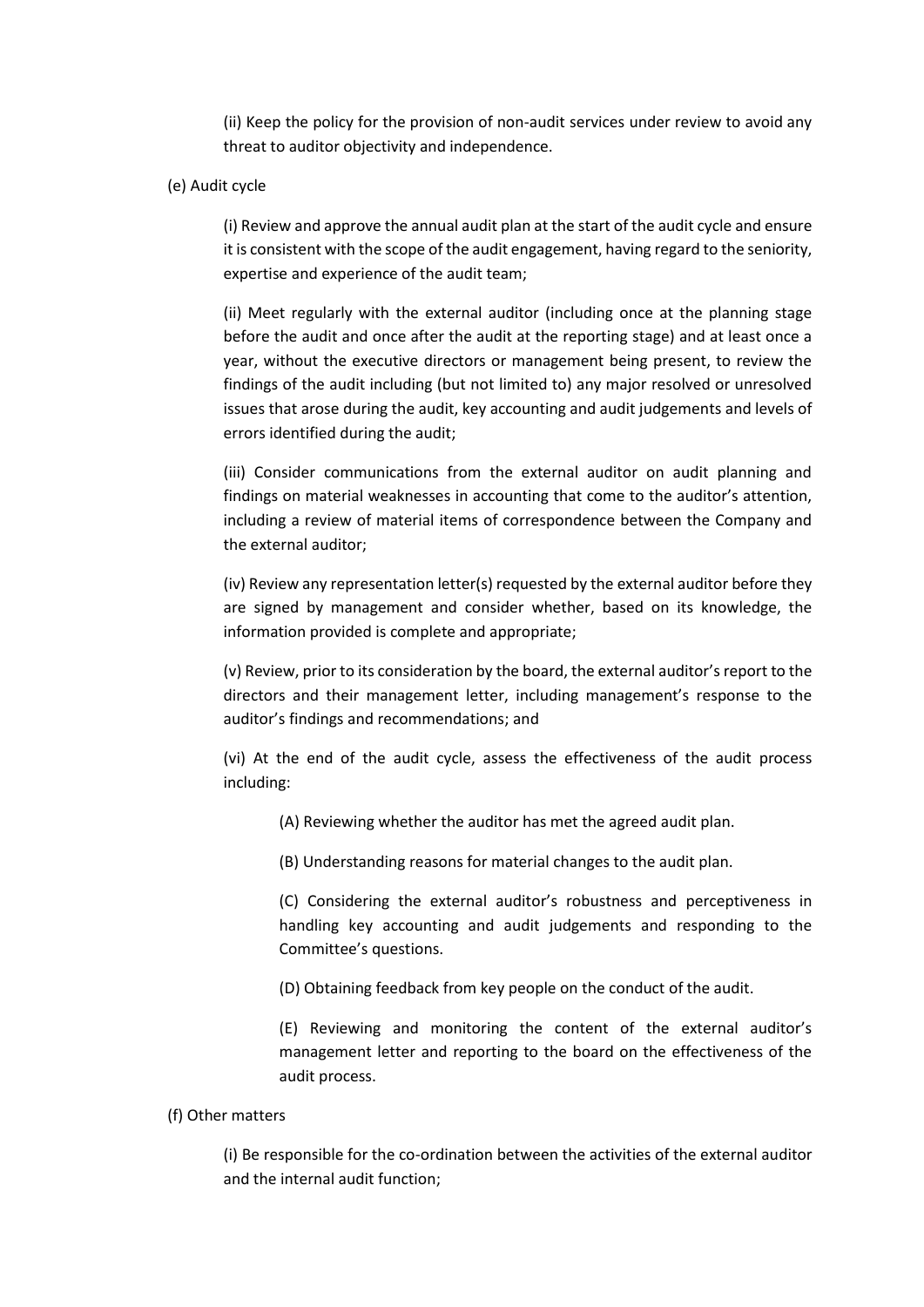(ii) Agree with the board the Company's policy on employment of former employees of the Company's external auditor and monitor the implementation of this policy; and

(iii) Monitor the external auditor's compliance with relevant ethical and professional guidance on the rotation of the audit partner, the level of fees paid by the Company compared to the overall fee income of the firm, office and partner and other related requirements.

### 4.6 Fraud

The Committee shall annually review the Company's procedures for detecting fraud and financial crime including, but not limited to, money laundering, bribery & corruption and the use of the company to further terrorism.

### 4.7 Compliance

The Committee shall:

(i) Review the Company's systems and controls for ethical behaviour and the prevention of bribery and receive reports on non-compliance; and

(ii) Review the annual report of the money laundering reporting officer and the adequacy and effectiveness of the Company's anti-money laundering systems and controls.

### **5. MINUTES OF MEETINGS**

5.1 The company secretary (or his or her nominee) shall minute the proceedings and resolutions of all Committee meetings, including the names of those present and in attendance.

5.2 Draft minutes of Committee meetings shall be circulated promptly to all Committee members.

5.3 A resolution in writing and signed by all Committee members will be as effective as a resolution passed at a Committee meeting. Any written resolution shall be tabled and noted at the next meeting of the Committee.

### **6. ANNUAL GENERAL MEETING**

All Committee members shall attend the annual general meeting and the Committee chairman (or other appropriate member) shall be available to respond to any shareholder questions on the Committee's activities and areas of responsibility and to deal with any questions relating to the appointment, reappointment, resignation or dismissal of the external auditor.

### **7. REPORTING RESPONSIBILITIES**

The Committee shall:

7.1 Report to the board on its proceedings after each meeting on all matters within its duties and responsibilities and the minutes of all Committee meetings shall be made available to Board members;

7.2 Prepare a formal report to shareholders on its activities to be included in the Company's annual report, which shall include: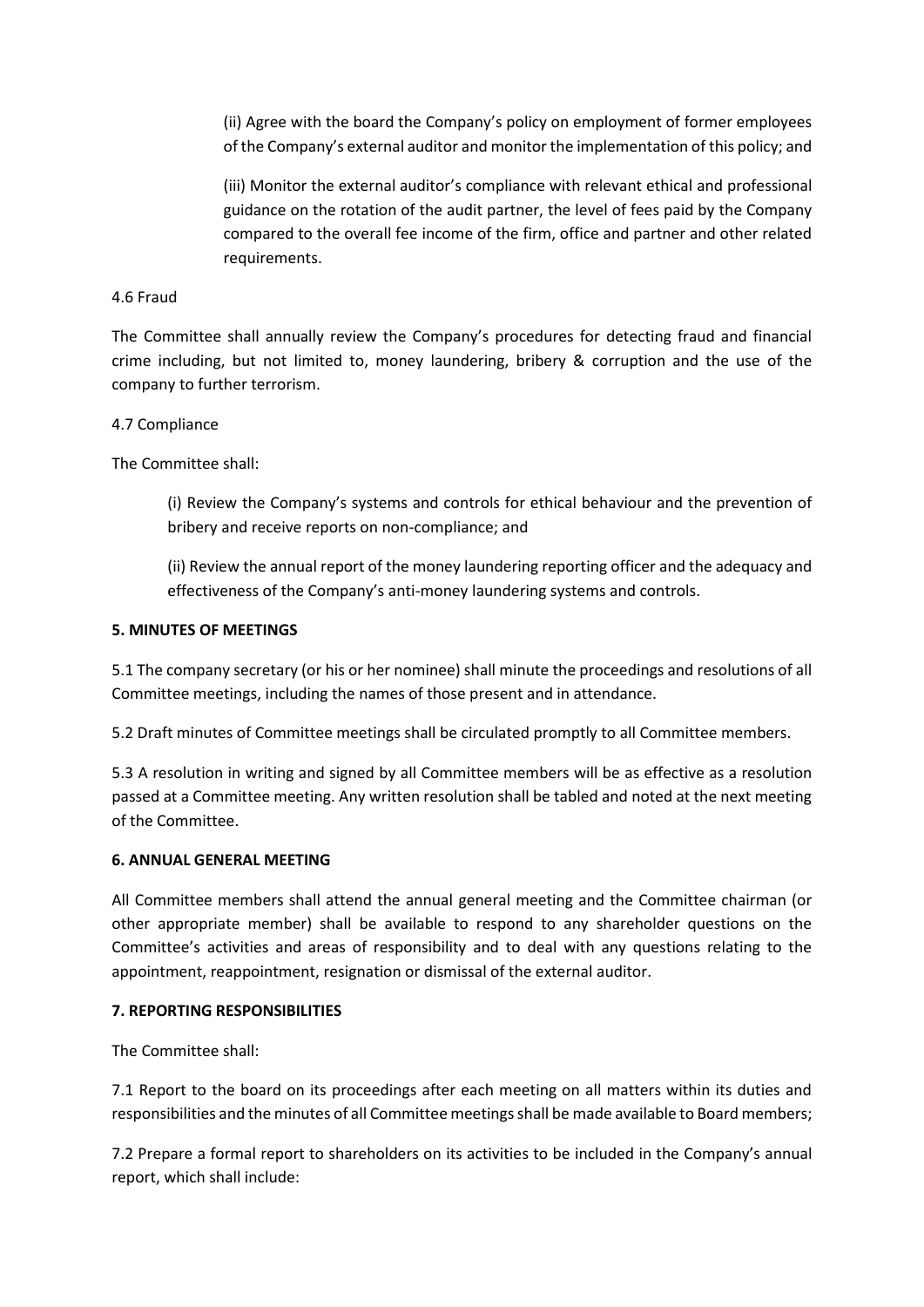(i) Details of the membership of the Committee, number of meetings held and attendance over the course of the year;

(ii) The significant issues that the Committee considered in relation to the financial statements and how these issues were addressed, having regard to matters communicated to it by the external auditor;

(iii) An explanation on how the Committee has addressed the effectiveness of internal audit process;

(iv) An explanation of its assessment of the effectiveness of the external audit process (including the provision of non-audit services and an explanation of how, if the auditors provide non-audit services to the Company and the Group, auditor objectivity and independence is safeguarded) and its recommendation on the appointment or reappointment of the external auditor, including length of incumbent auditor's tenure, when a tender was last conducted and any contractual provisions restricting the Committee's choice of auditor, and the amount of fees paid to the auditor for any of its services;

(v) Relevant financial disclosure requirements set out in the UK Corporate Governance Code; and

(vi) Any other issues on which the board has requested the Committee's opinion;

7.3 In compiling the above report, exercise judgement in deciding which of the issues it considers in relation to the financial statements are significant, but include at least those matters that have informed the board's assessment of whether the Company is a going concern and the longer term viability statement;

7.4 Make whatever recommendations to the board it deems appropriate on any area within its remit where action or improvement is needed;

7.5 Where disagreements between the Committee and the board cannot be resolved, report the issue to the shareholders as part of the report on the Committee's activities in the annual report;

7.6 If the board does not accept the Committee's recommendation regarding the appointment, reappointment and removal of the external auditors, include a statement explaining its recommendation and reasons why the board has taken a different stance in the annual report; and

7.7 Make available to shareholders these terms of reference by placing them on the Company's website.

### **8. GENERAL MATTERS**

The Committee shall:

8.1 Consider other duties determined by the board from time to time;

8.2 Have access to sufficient resources in order to carry out its duties, including access to the Company Secretary as required;